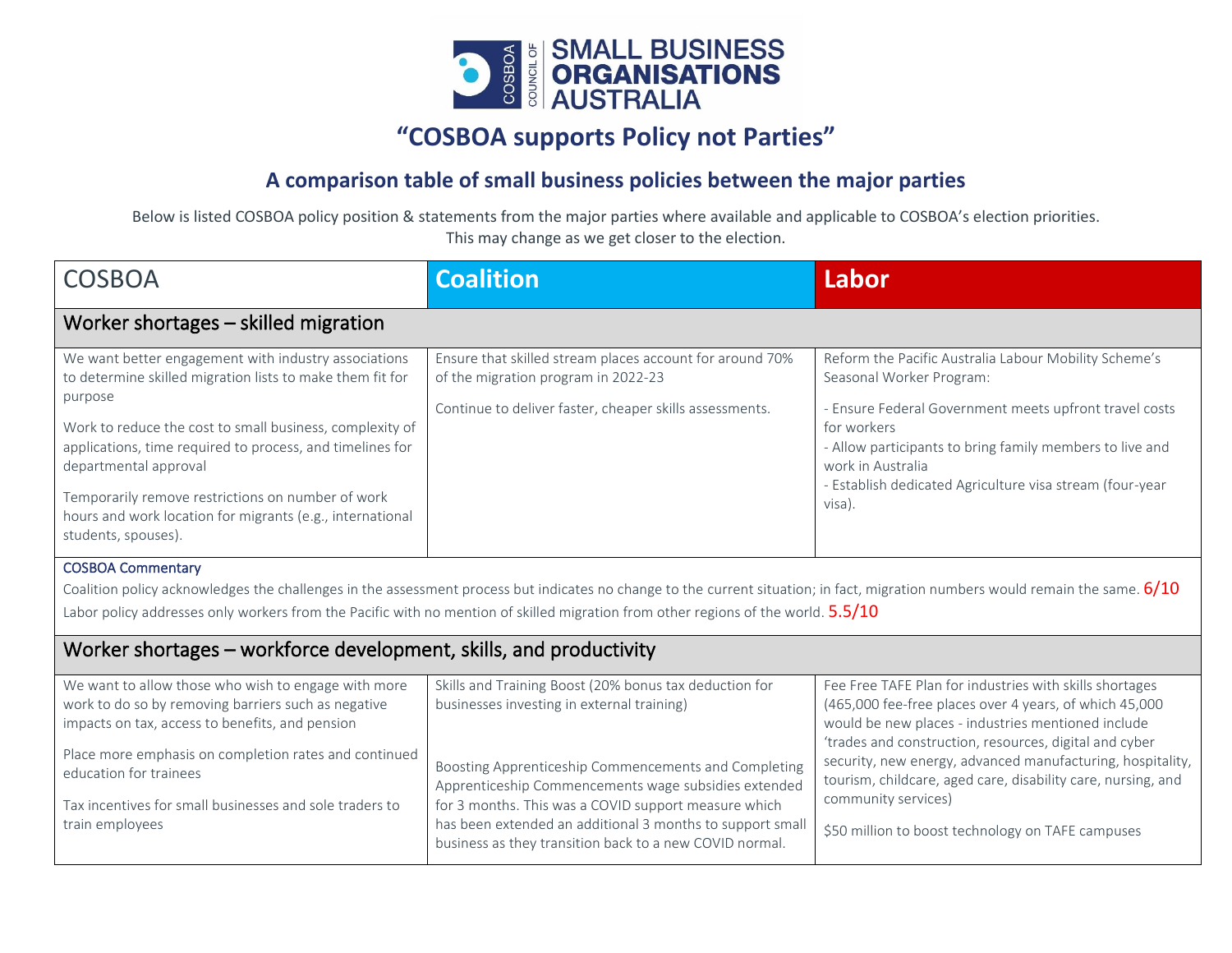| For incentives to go beyond one industry/ skills area -  | \$2.8 billion for a streamlined Australian Apprenticeships    | Ensure at least 70% of Commonwealth VET funding is for                                                                                                                                                                            |
|----------------------------------------------------------|---------------------------------------------------------------|-----------------------------------------------------------------------------------------------------------------------------------------------------------------------------------------------------------------------------------|
| e.g., have incentives for management skills, not just    | Incentive System from 1 Jul 22                                | TAFE                                                                                                                                                                                                                              |
| digital skills                                           | \$3.7 billion to support 800,000 training places over 5 years | Establish a body called Jobs and Skills Australia to replace                                                                                                                                                                      |
| Continue industry led skills reform where small business | (if states agree to a new funding deal)                       | the National Skills Commission that would work with                                                                                                                                                                               |
| is consulted on strategy, workforce, as well as product  | \$49.5 million to expand the JobTrainer program (if states    | employers, unions, and the VET sector on workforce                                                                                                                                                                                |
| development.                                             | match funding) for 15,000 places to support aged care         | planning                                                                                                                                                                                                                          |
|                                                          | sector.                                                       | Deliver a new national skills agreement working in<br>partnership with states and territories<br>Commit to greater industry participation in the skills and<br>training sector to encourage better collaboration and<br>outcomes. |

The Coalition policy of bonus tax deduction for skills and training is excellent but it is important that non-employing business owners can themselves access this scheme to upskill the business owner. The Boosting & Completing Apprenticeship schemes are excellent but should be extended beyond just 3 months – this doesn't enable small businesses to plan for the future. Policy relies too heavily on states matching funds which may lead to a discrepancy between states. Skills and training boosts are welcomed but are a medium-long term solution – it doesn't address the critical shortages our members are experiencing now. 7/10

Labor policy addresses more areas of need for the medium-long term skills-based solution, and the acknowledges the different skills small business needs to grow and innovate, not just the hard hats. Although it suggests consultation with employers, more detail is needed on the Jobs and Skills Australia and "new" national skills agreement schemes to understand the long -erm implications. 7.5/10

Both parties recognise the hard work by industries to improve the sector through VET skills reform, which is positive.

# Costs of doing business – supply chain costs / inflation

| This is an immediate problem for all small businesses.<br>Address the criticality of supply chain issues and the<br>impact they are having on small business' input costs. | \$200 million Supply Chain Resiliency Initiative as part of the<br>Regional Accelerator Program announced in the 22-23<br>Budget (grants for manufacturing businesses to address a<br>supply chain vulnerability for an eligible critical product/<br>input, e.g, chips)<br>\$2.5 billion modern manufacturing strategy (e.g., modern<br>manufacturing initiative to help manufacturing businesses<br>scale-up, manufacturing modernisation fund round two). | A \$15 billion National Reconstruction Fund which designed<br>to build supply chain resilience across the economy. It will<br>fund projects across a range of industries to expand<br>manufacturing self-sufficiency.<br>Includes \$1 billion advanced manufacturing fund to<br>support manufacturing businesses of all sizes<br>Fund additional industry grants across Australia to build<br>supply chain resilience<br>Start-up Year, which would offer income contingent loans<br>to 2,000 final year students and recent graduates to<br>support their participation in accredited accelerator |
|----------------------------------------------------------------------------------------------------------------------------------------------------------------------------|--------------------------------------------------------------------------------------------------------------------------------------------------------------------------------------------------------------------------------------------------------------------------------------------------------------------------------------------------------------------------------------------------------------------------------------------------------------|----------------------------------------------------------------------------------------------------------------------------------------------------------------------------------------------------------------------------------------------------------------------------------------------------------------------------------------------------------------------------------------------------------------------------------------------------------------------------------------------------------------------------------------------------------------------------------------------------|
|                                                                                                                                                                            |                                                                                                                                                                                                                                                                                                                                                                                                                                                              | programs.                                                                                                                                                                                                                                                                                                                                                                                                                                                                                                                                                                                          |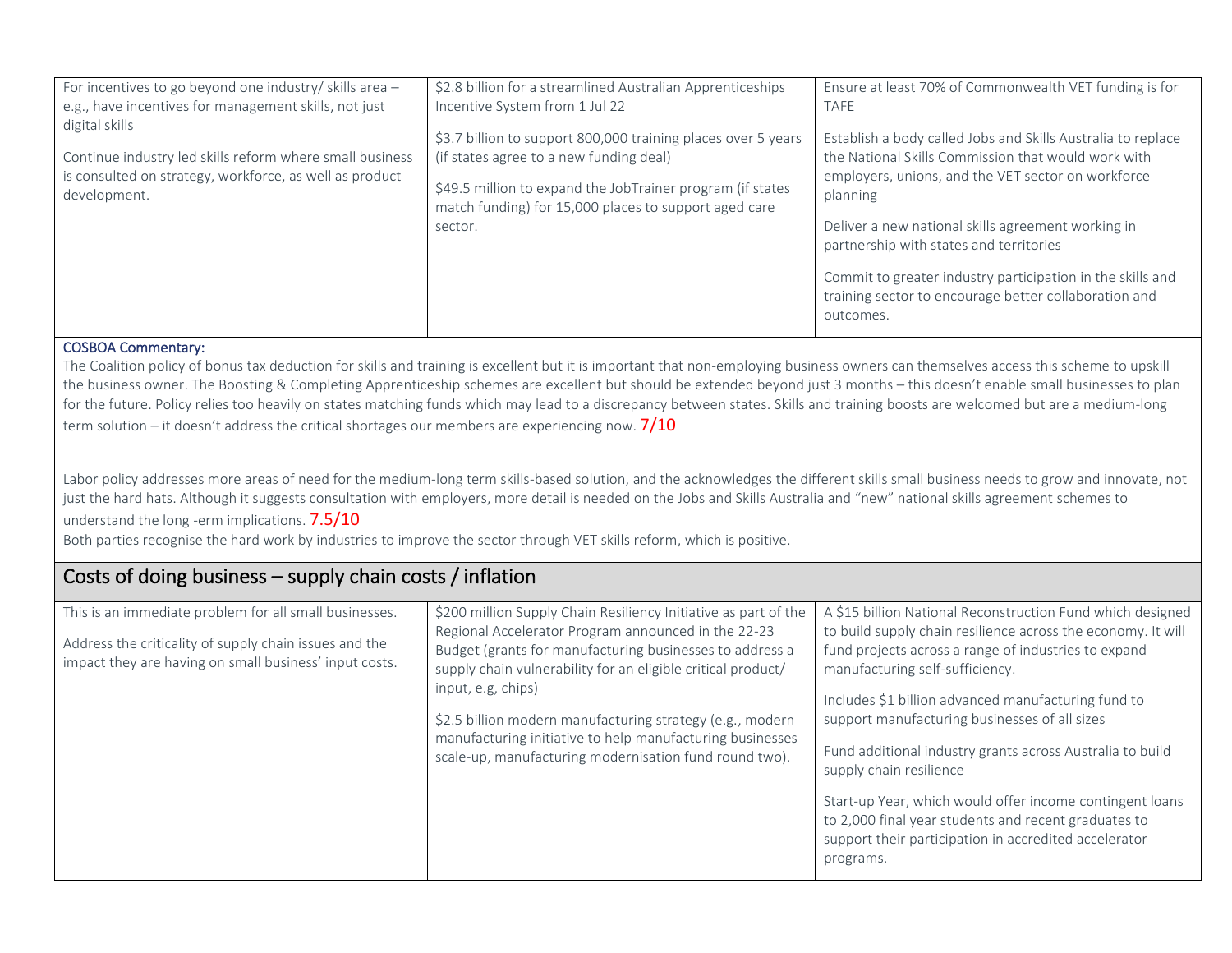Coalition policy importantly acknowledges the criticality of the supply chain and addresses vulnerabilities which does assist all small businesses, also addresses the need to transition regional areas back to Australian manufacturing however the determination of an "eligible" critical product is out of the hands of small business. For them, all supply chain inputs are critical. 8.5/10

Labor's policy doesn't acknowledge the supply chain issues facing all small businesses; there is more of a focus on manufacturing sector. More detail is needed on how industry grants would work - often supply chain issues are horizontal and across industries.  $7/10$ 

| Costs of doing business – energy prices                                                               |                                                                                                                                                                                                                                                                                                                                                                                                                                                                                                                        |                                                                                                                                                                                                                                                                                                                                                                                                                                                                                                                                                                                                                               |
|-------------------------------------------------------------------------------------------------------|------------------------------------------------------------------------------------------------------------------------------------------------------------------------------------------------------------------------------------------------------------------------------------------------------------------------------------------------------------------------------------------------------------------------------------------------------------------------------------------------------------------------|-------------------------------------------------------------------------------------------------------------------------------------------------------------------------------------------------------------------------------------------------------------------------------------------------------------------------------------------------------------------------------------------------------------------------------------------------------------------------------------------------------------------------------------------------------------------------------------------------------------------------------|
| We want a coherent plan for energy and to decrease the<br>price of energy where that can be achieved. | \$60 million Powering Business program to support<br>businesses in energy intensive industries to lower their<br>energy bills<br>\$17.9 million to the Business Energy Advice program<br>Consumer data right for energy data<br>Work to reduce power prices by banning late penalty<br>payments, big stick legislation requiring energy companies<br>to pass on savings, a default market offer, setting up<br>reference price, investments in microgrids, Snowy 2.0, new<br>gas-fired power station in Hunter Valley. | Powering Australia plan:<br>Will lower household power bills by \$275 a year in 2025<br>and \$378 in 2030<br>Will lower power bills for SMEs by 18% in 2025 and 26% in<br>2030 according to modelling undertaken by Reputex<br>\$20 billion to upgrade the grid so it can handle more<br>renewable power, \$100 million for 85 solar banks across<br>the country (allowing renters to use solar), 400 community<br>batteries, capacity mechanism<br>Will match the Coalition's commitment to a \$60 million<br>Powering Business program to support businesses in<br>energy intensive industries to lower their energy bills. |

#### COSBOA Commentary:

Coalition policy supports small businesses as they reduce their own energy bills and empowers through advice, addresses disparity between big and small & better info (CDR) so they can make decisions best for their business. 9/10

Labor policy addresses the system as a whole as opposed to small businesses specifically - we assume community batteries are available to small business, but can't be sure.  $7/10$ 

| Costs of doing business – merchant fees             |                                                          |                                                           |
|-----------------------------------------------------|----------------------------------------------------------|-----------------------------------------------------------|
| We want to have a mandate for least cost routing as | Bring the authority to legislate the payments systems    | Mandate least cost routing (or similar) as soon as they   |
| (the default).                                      | framework into the Treasury Portfolio so that the        | come to office, with a clear timeline for implementation. |
|                                                     | Government can directly create outcomes for small        |                                                           |
|                                                     | businesses in this area to reduce the cost to small      |                                                           |
| Mandate that all debit cards work on more than one  | businesses of doing business, specifically including the |                                                           |
| network (multi-network debit cards)                 | ability to modernise payments system legislation to      |                                                           |
|                                                     | accommodate new systems like BNPL and digital wallets.   |                                                           |
| Create a dual network provision in mobile wallets   |                                                          |                                                           |
|                                                     |                                                          |                                                           |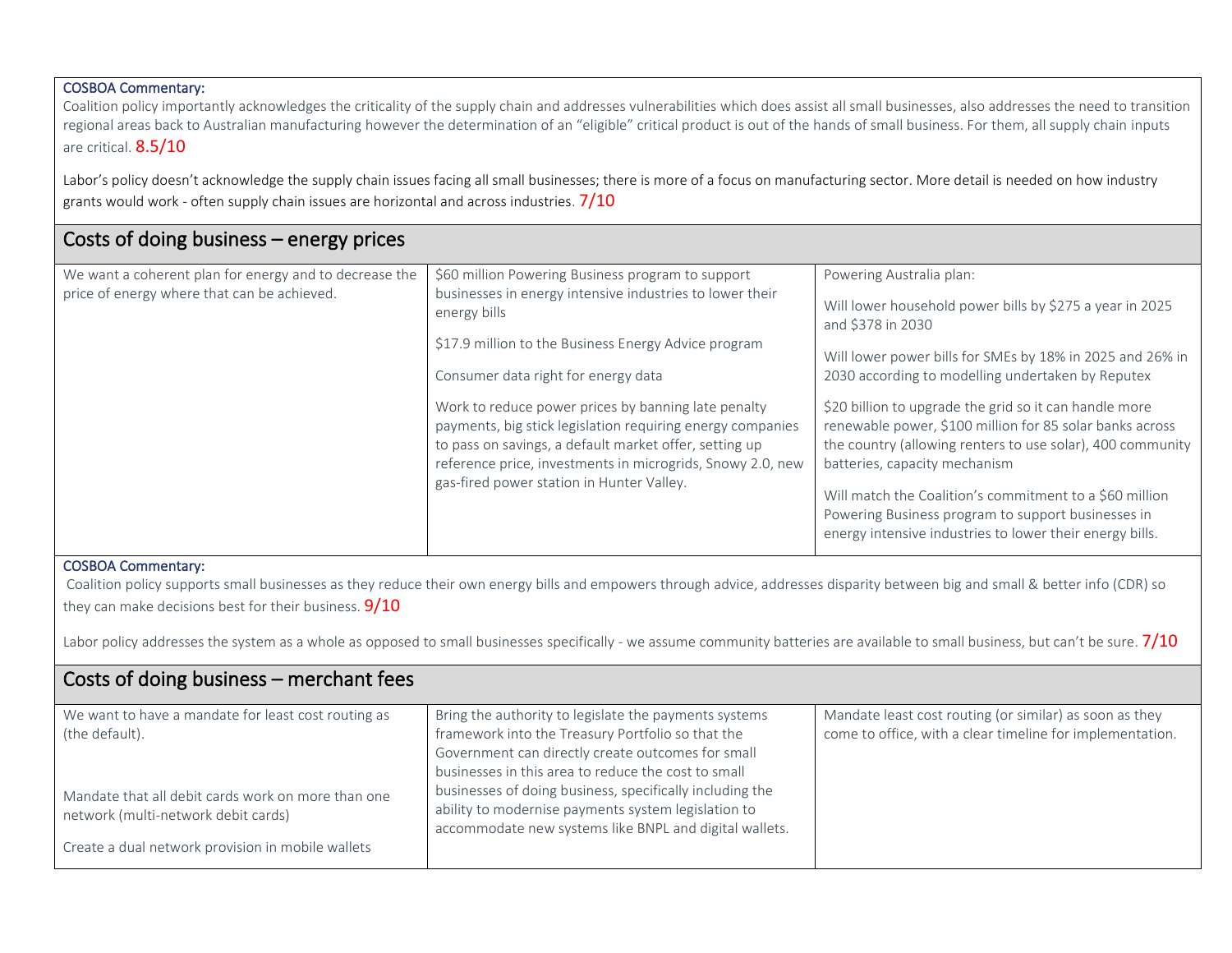Coalition policy through the Farrell review has started the hard work of modernising the payment system and incorporating BNPL and digital wallets into the system to make it fairer (which is complex and will take time) but fees are another immediate problem. In their election policies they haven't specifically address the need to reduce fees which small businesses are paying. 7.5/10

Labor policy hasn't addressed the complexity of the payments system but they have explicitly indicated that they will mandate least cost routing which is exactly what COSBOA has asked for. **9/10** 

| Industrial relations                                                                                                                                                                                                       |                                                                                                                                                                                                          |                                                                                                                                     |
|----------------------------------------------------------------------------------------------------------------------------------------------------------------------------------------------------------------------------|----------------------------------------------------------------------------------------------------------------------------------------------------------------------------------------------------------|-------------------------------------------------------------------------------------------------------------------------------------|
| We want to Insert a Model Schedule into modern                                                                                                                                                                             | Establish a dedicated small business unit in the Fair Work                                                                                                                                               | Make wage theft a criminal offence                                                                                                  |
| awards relevant to small businesses to enable them to<br>develop a BOOT with their employees                                                                                                                               | Commission to help small business navigate their<br>workplace obligations. This measure is designed to<br>specifically support small business to deal with fair work                                     | Use relationship with unions and industry to deliver better<br>outcomes with settings that are simpler, more accessible<br>and fair |
| Codesign with industry associations to assist with a<br>Model Schedule fit for purpose for their industry                                                                                                                  | issues, acknowledging that they are often less resourced in<br>HR, and will benefit from someone who understands<br>business being able to advise and support them on through<br>any of these processes. | Work with COSBOA and the ACTU to develop simpler and<br>more certain workplace relations environments for small                     |
| Support Industry groups to continue educating and                                                                                                                                                                          |                                                                                                                                                                                                          | businesses                                                                                                                          |
| assisting their small business members with their award                                                                                                                                                                    | Pass the reforms in the IR Omnibus Bill (includes BOOT<br>reform, Greenfields agreement, ability for part-timers to                                                                                      | Enshrine secure work as an objective of the Fair Work Act                                                                           |
| All stakeholders (employer & employee groups) come to<br>the table to find a solution to wage underpayment,<br>recognising that underpayment is anticompetitive &<br>agree on a way forward on criminalising underpayments | work overtime at regular wage, criminalisation of wage<br>theft).                                                                                                                                        | Enshrine "same job, same pay" into law.                                                                                             |
| We also support the continuation of the current process<br>for wage determination.                                                                                                                                         |                                                                                                                                                                                                          |                                                                                                                                     |

#### COSBOA Commentary:

Coalition policy is light on detail but builds on the work from 2021's Omnibus Bill. It's also pleasing as it indicates they will pick up where the Omnibus Bill left off (where COSBOA was taking the lead) and this addresses COSBOA's calls to simplify the system. However, a FWC small business unit would be helpful but is more of a band-aid solution to the real issue; that the system is simply too complex for a small business to navigate themselves. COSBOA agrees to harsher penalties for those underpaying wages as it is anti-competitive. 7/10

Labor also wants to criminalise wage theft (which COSBOA supports) but the "same job, same pay" policy is very concerning – COSBOA sees this as a way to add more complexity to the system, not improve it. Secure work is complex and employment may not be suitable in all circumstances. Labor doesn't acknowledge how, in the last few years, the landscape has evolved. Though vague, the goal of simplicity is commendable. 5.5/10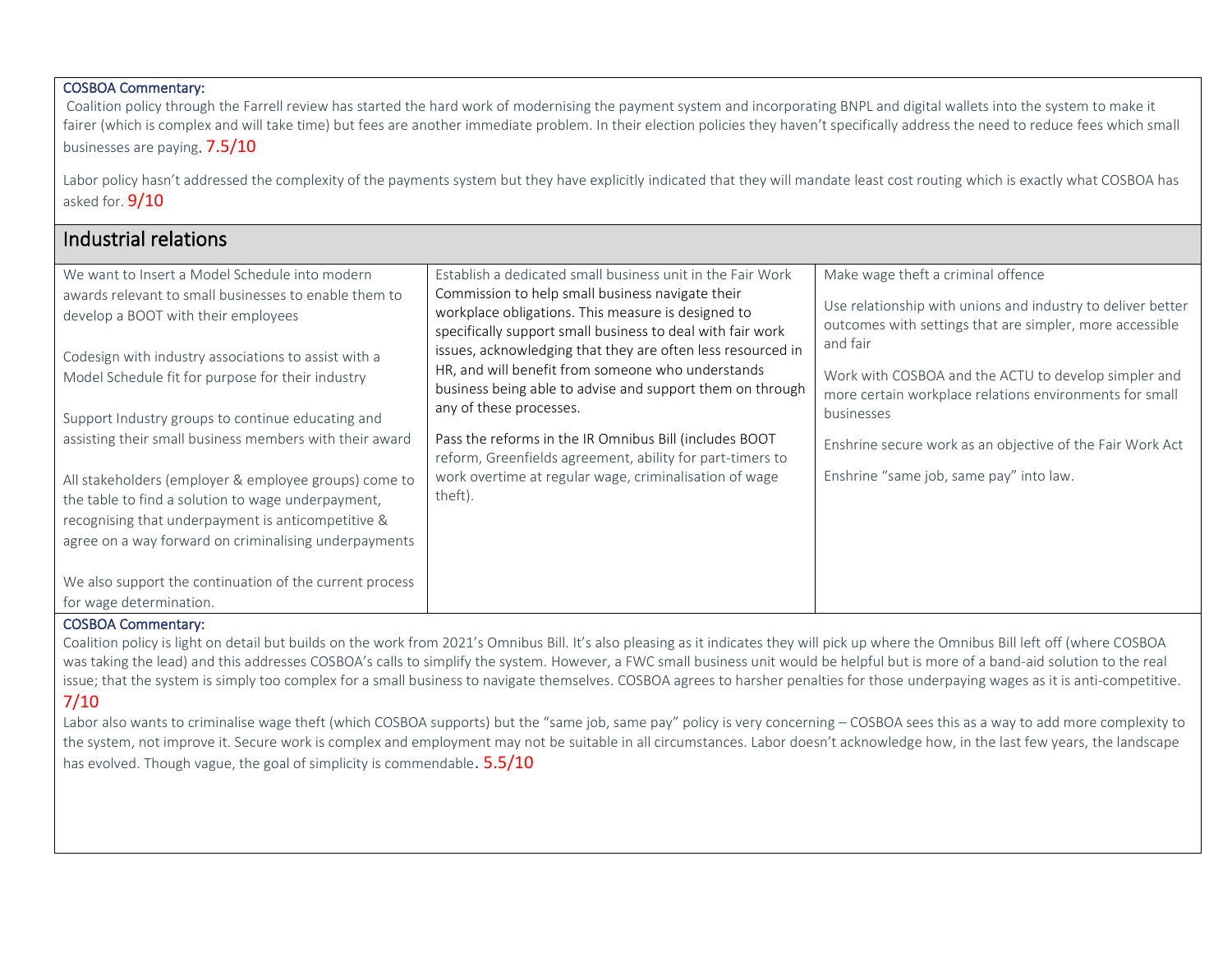| Competition                                                                                                                                             |                                                                                                                                          |                                                                                                                  |
|---------------------------------------------------------------------------------------------------------------------------------------------------------|------------------------------------------------------------------------------------------------------------------------------------------|------------------------------------------------------------------------------------------------------------------|
| We want unfair contract terms to be enhanced and<br>sanctions increased for those who scam and exploit<br>small business people                         | \$10.4 million to enhance and redesign the Payment Times<br>Reporting Register<br>Legislate enhanced protections against unfair contract | Create a mechanism to mandate 30-day payments<br>Legislate enhanced protections against unfair contract<br>terms |
| Fund a campaign to encourage Australians to support<br>local small businesses<br>More funding for the ACCC                                              | terms<br>Create stronger penalties for breaches under the Franchise<br>Code of Conduct                                                   | Allow the ACCC to issue civil penalties against businesses<br>issuing unfair contract terms.                     |
| We want to update Section 50 of the ACCC Mergers<br>Guidelines so the burden of proof rests with future<br>scenarios, not what has happened in the past | \$4.3 million for a new Franchise Disclosure Register.                                                                                   |                                                                                                                  |
| Mandate that all mergers over a certain threshold to<br>seek approval from the ACCC                                                                     |                                                                                                                                          |                                                                                                                  |
| Give the ACCC power to impose greater conditions on<br>acquisitions to protect competition in the market.                                               |                                                                                                                                          |                                                                                                                  |

Both parties recognise that slow payment times is unfair and a way that big businesses retains control and money over small businesses in their supply chain! Coalition policy wants to increase funding for Payment Times Reporting Register but according to data from Xero this has yet to have *any* impact on real payment times. There *is* a focus on Franchise structures in these policies – what about other small business who have to deal with anticompetitive behaviour every day? ACCC needs more funding to support competitive environments when it comes to mergers and acquisitions. 6.5/10

Labor has a stronger stance on payment times with a mandating rather than reporting mechanism and realises the important role ACCC plays in creating a competitive environment. 7.5/10

The unfair contract terms legislation has been ready for months and it has been a failure of parliament to pass these laws. No one gets points for this announcement.

| Better regulation and tax reform                                                                            |                                                                                                                     |                                                                                                                 |
|-------------------------------------------------------------------------------------------------------------|---------------------------------------------------------------------------------------------------------------------|-----------------------------------------------------------------------------------------------------------------|
| We want to extend the Instant Asset Write Off. We                                                           | Lower the GDP uplift rate for PAYG and GST from 10% to                                                              | Support the continuation of measures in this year's budget                                                      |
| want to incentivise investment through tax reforms so<br>small business can keep more of their earnings and | 2%                                                                                                                  | and the previously legislated Instant Asset Write Off                                                           |
| address debt levels                                                                                         | Extend the Instant Asset Write Off until 30 June 2023 at<br>which point it will again be reviewed in advance of the | Drive a genuine collaboration with small businesses and<br>government to reduce the time small businesses spend |
| Modernise the superannuation guarantee legislation to                                                       | 2023 Budget.                                                                                                        | doing taxes, cut paperwork and target support.                                                                  |
| recognise digitised superannuation reporting and<br>payment systems, update the employer reporting of SGC   | No new taxes on small businesses                                                                                    |                                                                                                                 |
|                                                                                                             |                                                                                                                     |                                                                                                                 |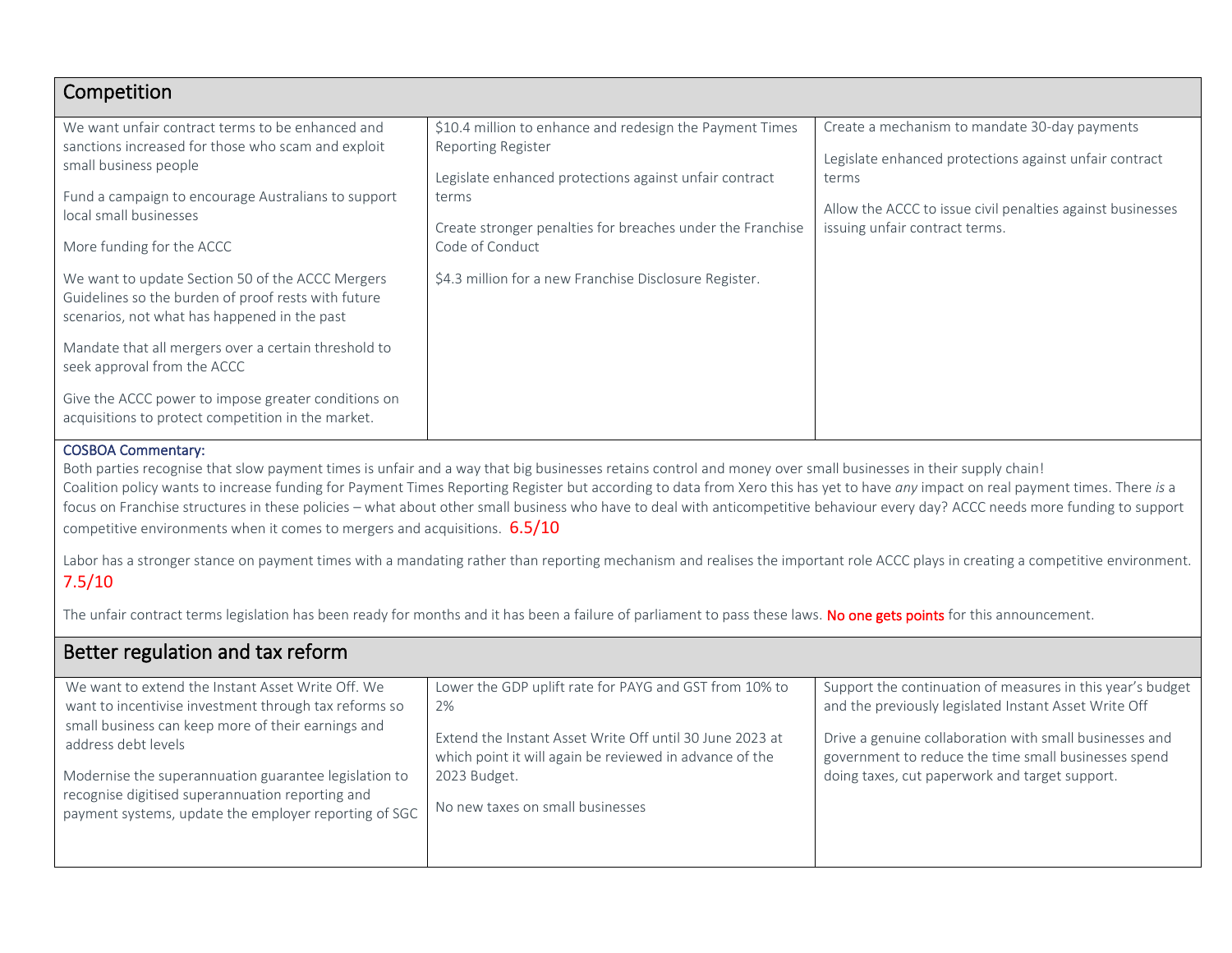| Recognise the payment date as the date the funds leave<br>the small business' bank account                                             | Extend capacity of businesses w/ turnover under \$5 billion<br>to offset losses against previously taxed profits to generate                 |  |
|----------------------------------------------------------------------------------------------------------------------------------------|----------------------------------------------------------------------------------------------------------------------------------------------|--|
| Work with industry associations and trusted advisors to<br>understand how sole traders in different sectors of the<br>economy function | refund (until 22-23)<br>Automate ATO reporting requirements, including the<br>calculation of tax instalments and facilitating pre-filling of |  |
| Improve the ANZSIC code system to better reflect small<br>businesses of all sizes                                                      | state payroll tax returns, saving small businesses time and<br>money.                                                                        |  |
| Fund the ABS to do more research into the nature of<br>sole traders and micro businesses.                                              | Continue the implementation of Single Touch Payroll<br>Continue to modernise the business registers                                          |  |
|                                                                                                                                        | Continue to advocate and push for the adoption of e-<br>invoicing by setting the standard with Government<br>contracts.                      |  |

Coalition policy is clear about not creating any new taxes for small businesses, but what about sole traders (at last count 707,971 (ABS 2021))? They have not been mentioned. It does recognise the important role of RegTech and digitisation to support small businesses in meeting reporting requirements. In the last few years, Liberal policies like STP and modernising business registers, whilst challenging to establish, are good policy. They assist with reducing anticompetitive behaviour such wage underpayment and phoenixing. But what is very disappointing is the that the Instant Asset Write Off scheme is not to be continued.  $6.5/10$ 

Labor policy here is very vague and doesn't speak to the importance of regulation reform in the current environment, nor the cost of compliance While Labor is committed to continuing already legislated reforms, the Coalition has shown better leadership and initiative in this area, therefore receives a higher score.  $4/10$ 

### Digitisation

| COSBOA wants government to address the growing          | Technology Investment Boost (20% bonus tax deduction         | Establish a National Anti-Scam Centre that would bring       |
|---------------------------------------------------------|--------------------------------------------------------------|--------------------------------------------------------------|
| problem of cybersecurity for small business and to      | for investing in new technology for digitisation,            | together law enforcement, banks, telecommunications          |
| implement an awareness and education program which      | cybersecurity, etc.)                                         | providers and consumer advocates to harden national          |
| addresses the disconnect between small business and     |                                                              | defences protecting consumers and small businesses           |
| the good work of the ACSC.                              | 24/7 cyber security hotline at the Australian Cyber Security |                                                              |
|                                                         | Centre.                                                      | Task a Minister with direct portfolio responsibility for the |
| Small businesses are too busy keeping their heads above |                                                              | protection of consumers and businesses online.               |
| water to implement cyber security practices.            |                                                              |                                                              |
|                                                         |                                                              |                                                              |

### COSBOA Commentary:

Coalition policy is clear about how investment and implementation of digitisation is important for the future of small business but doesn't address the core issue – accompanying digitisation is the threat of cyber attacks.  $6/10$ 

Labor policy on the other hand addresses the impact of cyber attacks but not the importance of digitsation, which is important for small business to become more efficient and

grow. 6/10

Equal points!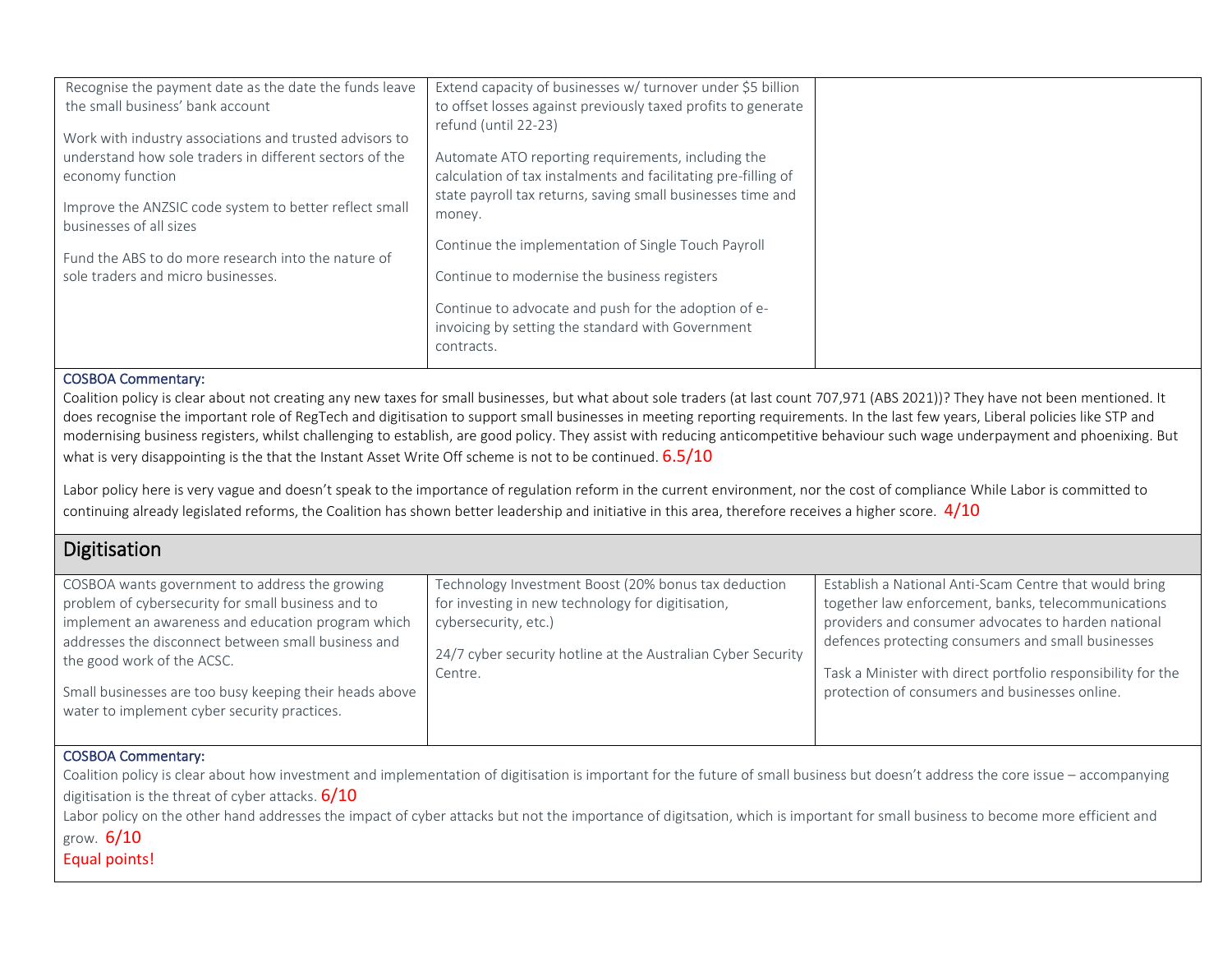| Disaster Preparedness                                                                                           |                                                                                                                                                                                                                                                                                                                                                                                                             |                                                                                                                                                                                                                                                                                                                                                                                                                                                                                                                                                                                                           |
|-----------------------------------------------------------------------------------------------------------------|-------------------------------------------------------------------------------------------------------------------------------------------------------------------------------------------------------------------------------------------------------------------------------------------------------------------------------------------------------------------------------------------------------------|-----------------------------------------------------------------------------------------------------------------------------------------------------------------------------------------------------------------------------------------------------------------------------------------------------------------------------------------------------------------------------------------------------------------------------------------------------------------------------------------------------------------------------------------------------------------------------------------------------------|
| We want programs to educate, develop skills and the<br>preparedness of small businesses to deal with disasters. | Have only announced support for previous disasters, e.g.:<br>\$6 billion for NSW and QLD floods<br>\$2.8 billion to 2019-20 bushfire recovery<br>Directed ASBFEO to conduct a national review into Natural<br>Disaster and Preparedness for the Government to use as a<br>foundation to address future planning and preparation<br>coordination and requirements for small businesses across<br>the nation. | Work closely with states, territories, industry groups and<br>communities to end the uncertainty that surrounds when<br>and the extent of support small businesses are able to<br>access in a crisis<br>Continue the Disaster Funding Arrangements with state<br>governments<br>If matched by state and territory governments, invest \$400<br>million annually in disaster prevention and resilience (e.g.<br>flood levees, sea walls, cyclone shelters, evacuation<br>centres, fire breaks, telecommunications improvements)<br>Assist with spiraling insurance premiums by reducing risk<br>of damage. |

Coalition policy follows the current policy of paying to fix the problem after the disaster, rather than building resilience, acknowledging the cause, and preparing small business communities to develop the skills to deal disasters beforehand. However, they do have a good track record of providing support with programs such as JobKeeper.  $5/10$ 

Labor policy is much more detailed and recognises the need to bring all parties together to codesign and plan for the future. Their policy, although more detail is needed, also acknowledges the role insurance plays in this policy area.  $7/10$ 

### Mental health and other support

| We want acknowledgement and mental health support<br>for small business owners who have been significantly<br>challenged by natural disasters and the pandemic. | \$4.6 million for free mental health support to small<br>businesses in partnership with Beyond Blue<br>\$2.1 million to extend the free Small Business Debt<br>Helpline<br>\$61 to extend the Rural Financial Counselling Service. | Deliver on initiatives already budgeted by the Coalition<br>including \$4.6 million for free mental health support to<br>small businesses in partnership with Beyond Belue, \$2.1<br>million to extend the free Small Business Debt Helpline,<br>and continuing the Rural Financial Counselling Service.<br>Reinstate 50% Medicare loading for telehealth psychiatry<br>mental health consultations<br>Expand network of Headspace mental health services. |
|-----------------------------------------------------------------------------------------------------------------------------------------------------------------|------------------------------------------------------------------------------------------------------------------------------------------------------------------------------------------------------------------------------------|------------------------------------------------------------------------------------------------------------------------------------------------------------------------------------------------------------------------------------------------------------------------------------------------------------------------------------------------------------------------------------------------------------------------------------------------------------|
|-----------------------------------------------------------------------------------------------------------------------------------------------------------------|------------------------------------------------------------------------------------------------------------------------------------------------------------------------------------------------------------------------------------|------------------------------------------------------------------------------------------------------------------------------------------------------------------------------------------------------------------------------------------------------------------------------------------------------------------------------------------------------------------------------------------------------------------------------------------------------------|

### COSBOA Commentary:

Coalition policy builds on the work they've established over the past months and years, working with trusted counsellors, helplines, and the excellent team at Beyond Blue.  $9/10$ Mental health initiatives have bi-partisan support with Labor having promised to continue the good work done by the Coalition. The Coalition gets .5 points more for taking the initiative. 8.5/10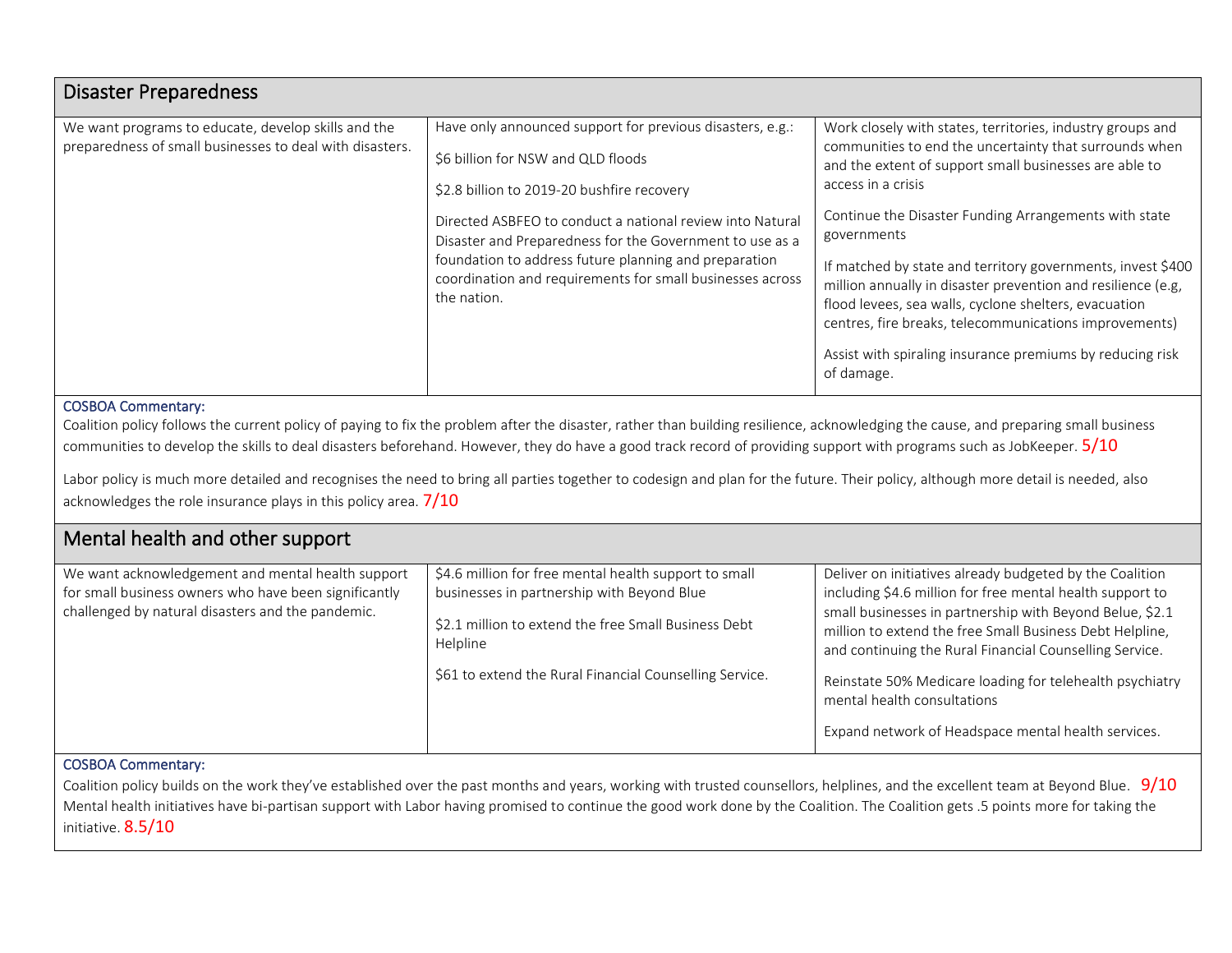| Procurement                                                                            |                                                                                                                                                                                                                                                                                                                |                                                                                                                                                                                                                                                                                                                                                                                                                                                                                                                                                                                                                                                                                                                                        |
|----------------------------------------------------------------------------------------|----------------------------------------------------------------------------------------------------------------------------------------------------------------------------------------------------------------------------------------------------------------------------------------------------------------|----------------------------------------------------------------------------------------------------------------------------------------------------------------------------------------------------------------------------------------------------------------------------------------------------------------------------------------------------------------------------------------------------------------------------------------------------------------------------------------------------------------------------------------------------------------------------------------------------------------------------------------------------------------------------------------------------------------------------------------|
| Small businesses should be given fair and equitable<br>access to government contracts. | Disaggregate major contracts into smaller contract<br>opportunities to allow greater access to SMEs<br>Authorise the Department of Defence to directly purchase<br>and tender from SMEs for procurements up to \$500,000<br>Extend Supplier Pay on Time or Pay Interest Policy to all<br>government contracts. | Buy Australian Plan:<br>Establish Future Made in Australia Office backed up by<br>laws to lock in key elements of Commonwealth<br>Procurement Rules to support local industry<br>Decode and simplify procurement processes to make it<br>easier for small businesses to get government work<br>Increase the threshold where agencies can directly engage<br>SMEs from \$200,000 to \$500,000<br>Make it easier for small businesses to gain membership<br>within panel arrangements<br>Where possible, source at least 4% of research and<br>development in government funded agencies worth over<br>50 million from small businesses<br>Continue the procurement linked payment times and 5-<br>day small business invoice framework. |
| <b>COSBOA Commentary:</b>                                                              |                                                                                                                                                                                                                                                                                                                |                                                                                                                                                                                                                                                                                                                                                                                                                                                                                                                                                                                                                                                                                                                                        |

Coalition policy will give more small businesses access to government contracts by creating the expectation that they should be broken into smaller parts to make more funds available for small businesses to apply. Also recognises the increasing use of small businesses by the Department of Defence in particular. 8/10

Labor policy has a focus on local procurement which also benefits small business and recognises the complexity. 8/10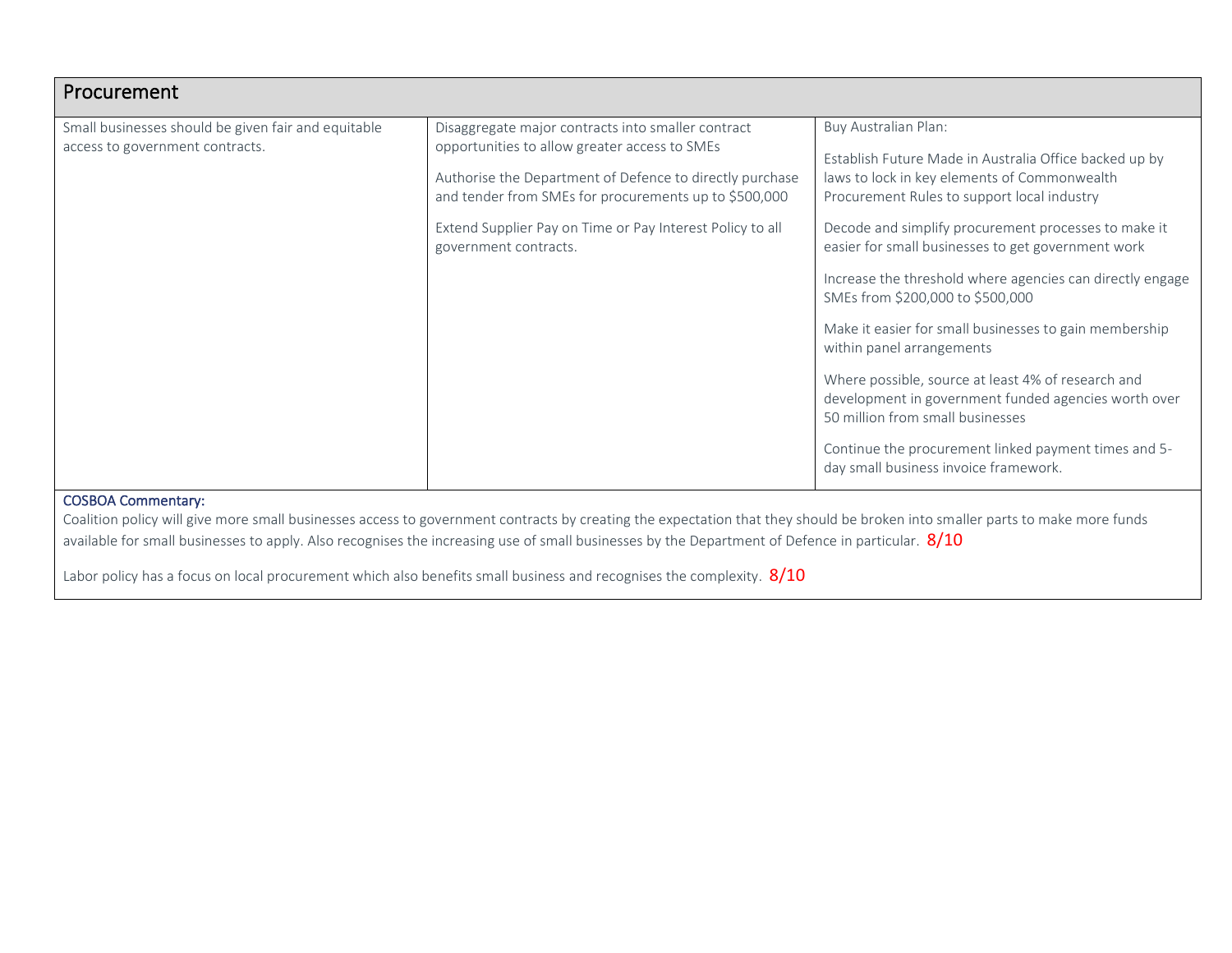## **Sources**

### **Liberal Party**

Business.gov.au 2022, 'Funding for businesses to invest in capabilities to address supply chain vulnerabilities', [https://business.gov.au/grants-and](https://business.gov.au/grants-and-programs/supply-chain-resilience-initiative)[programs/supply-chain-resilience-initiative.](https://business.gov.au/grants-and-programs/supply-chain-resilience-initiative)

Department of Industry, Science, Energy and Resources 2022, 'Make it Happen: the Australian Government's Modern Manufacturing Strategy', [https://www.industry.gov.au/data-and-publications/make-it-happen-the-australian-governments-modern-manufacturing-strategy/our-modern](https://www.industry.gov.au/data-and-publications/make-it-happen-the-australian-governments-modern-manufacturing-strategy/our-modern-manufacturing-strategy)[manufacturing-strategy.](https://www.industry.gov.au/data-and-publications/make-it-happen-the-australian-governments-modern-manufacturing-strategy/our-modern-manufacturing-strategy)

Department of the Treasury 2021, 'Transforming Australia's Payments System,' [https://treasury.gov.au/sites/default/files/2021-12/p2021-](https://treasury.gov.au/sites/default/files/2021-12/p2021-231824_1.pdf) [231824\\_1.pdf.](https://treasury.gov.au/sites/default/files/2021-12/p2021-231824_1.pdf)

Liberal Party of Australia 2022, 'Coalition government to create 450,000 regional jobs', [https://www.liberal.org.au/latest](https://www.liberal.org.au/latest-news/2022/04/27/coalition-government-create-450000-regional-jobs)[news/2022/04/27/coalition-government-create-450000-regional-jobs.](https://www.liberal.org.au/latest-news/2022/04/27/coalition-government-create-450000-regional-jobs)

Liberal Party of Australia 2022, 'Our plan for more Australian jobs', [https://www.liberal.org.au/our-plan-more-australian-jobs.](https://www.liberal.org.au/our-plan-more-australian-jobs)

Liberal Party of Australia 2022, 'Our plan: lower power prices', [https://www.liberal.org.au/our-plan/energy.](https://www.liberal.org.au/our-plan/energy)

Liberal Party of Australia 2022, 'Our plan: lower taxes', [https://www.liberal.org.au/our-plan/lower-taxes.](https://www.liberal.org.au/our-plan/lower-taxes)

Liberal Party of Australia 2022, 'Our plan: protecting our environment', [https://www.liberal.org.au/our-plan/environment.](https://www.liberal.org.au/our-plan/environment)

Liberal Party of Australia 2022, 'Our plan: supporting small business'[, https://www.liberal.org.au/our-plan/small-business.](https://www.liberal.org.au/our-plan/small-business)

Michael Read and David Marin-Guzman 2022, 'Morrison recommits Coalition to Dumped IR Reforms,' *the Australian Financial Revie*w, [https://www.afr.com/politics/morrison-recommits-coalition-to-dumped-ir-reforms-20220416-p5adwg.](https://www.afr.com/politics/morrison-recommits-coalition-to-dumped-ir-reforms-20220416-p5adwg)

Senator the Hon. Briget McKenzie 2022, 'Media release: record budget investment to strengthen our regions', [https://minister.infrastructure.gov.au/mckenzie/media-release/record-budget-investment-strengthen-our-regions.](https://minister.infrastructure.gov.au/mckenzie/media-release/record-budget-investment-strengthen-our-regions)

### **Labor Party**

The Hon. Anthony Albanese MP 2022, 'Media release: Labor's Plan for a Stronger Pacific Family', [https://anthonyalbanese.com.au/media](https://anthonyalbanese.com.au/media-centre/labors-plan-for-a-stronger-pacific-family)[centre/labors-plan-for-a-stronger-pacific-family.](https://anthonyalbanese.com.au/media-centre/labors-plan-for-a-stronger-pacific-family)

Australian Labor Party 2022, 'Fee Free TAFE and more Uni Places: Labor's Future Made in Australia Skills Plan', [https://www.alp.org.au/policies/fee-free-tafe-and-more-university-places.](https://www.alp.org.au/policies/fee-free-tafe-and-more-university-places)